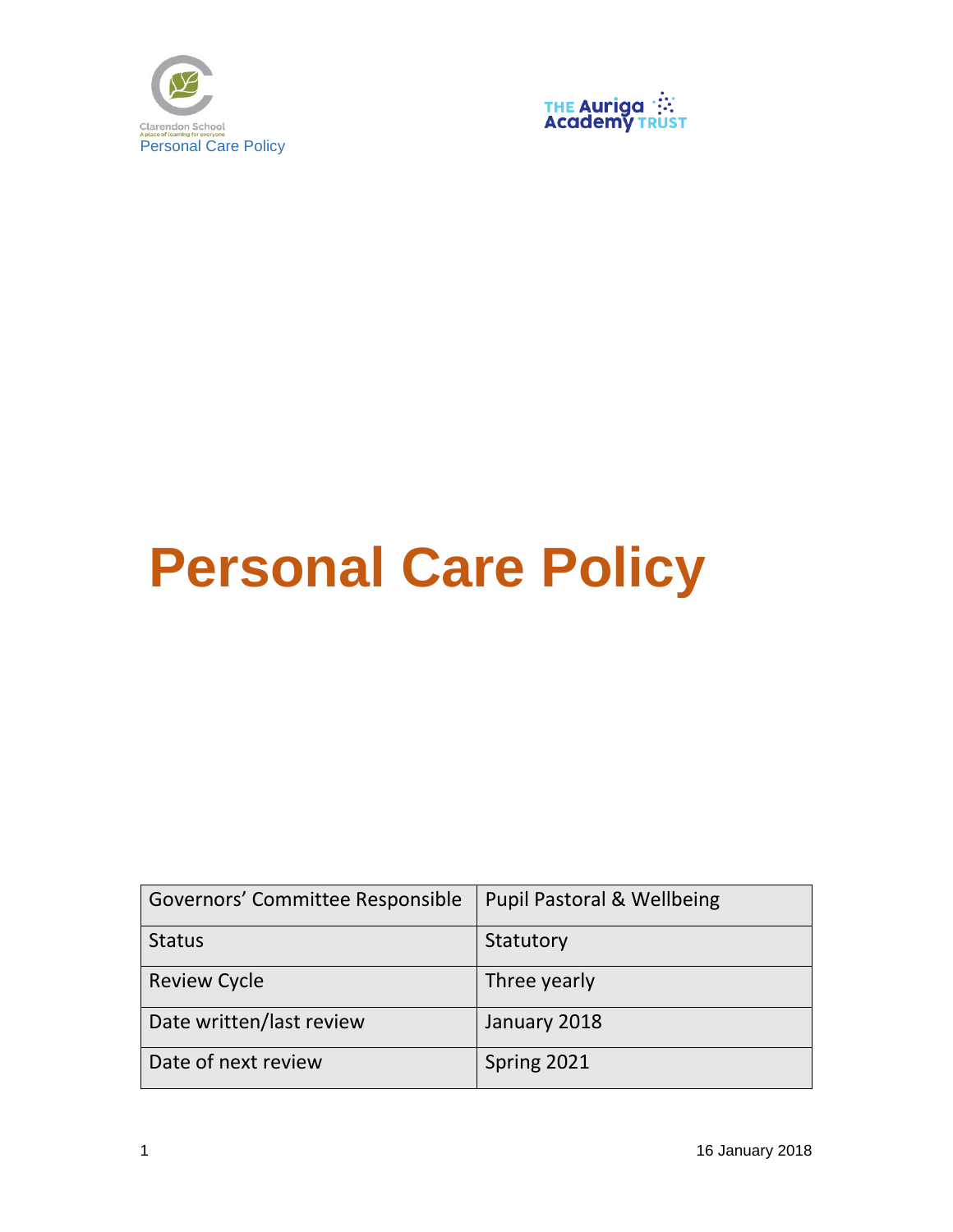



## **Principles**

Clarendon School is committed to ensuring that all staff responsible for the intimate personal care of pupils will undertake their duties in a professional manner at all times. It is acknowledged that these adults are in a position of great trust.

Clarendon School recognises that there is a need to treat all pupils with respect and privacy at all times when intimate care is given. The pupils' welfare and dignity is of paramount importance. Staff will work in close partnership with parents/carers to share information and provide continuity of care.

This policy supports the safeguarding and welfare requirements of Statutory Framework for the Early Years Foundation Stage (EYFS) 2017 and the Equality Act 2010. Clarendon School will ensure that:

- No child's physical, mental or sensory impairment will have an adverse effect on their ability to take part in day to day activities;
- No child with a named condition that affects personal development will be discriminated against;
- No child who is delayed in achieving continence will be refused admission;
- No child will be sent home or have to wait for their parents/carer due to incontinence;
- Adjustments will be made for any child who has delayed continence.

## **Definition**

Intimate care can be defined as an activity which meets the personal care needs of a pupil.

Examples include care associated with continence and menstrual management, as well as tasks such as help with toileting, changing nappies, washing and dressing. For pupils in the early years and primary school, it may include assisting with wiping intimate personal areas, whilst in the secondary school it may involve prompting a pupil to do so. It also includes supervision of pupils involved in intimate self-care.

**Partnership with Parents/Carers** – Staff/Pupils' keyworkers at Clarendon School work in partnership with parents/carers to provide care appropriate to the needs of the individual child and together will produce a personal care plan.

The Personal Care Plan will set out:

• What care is required;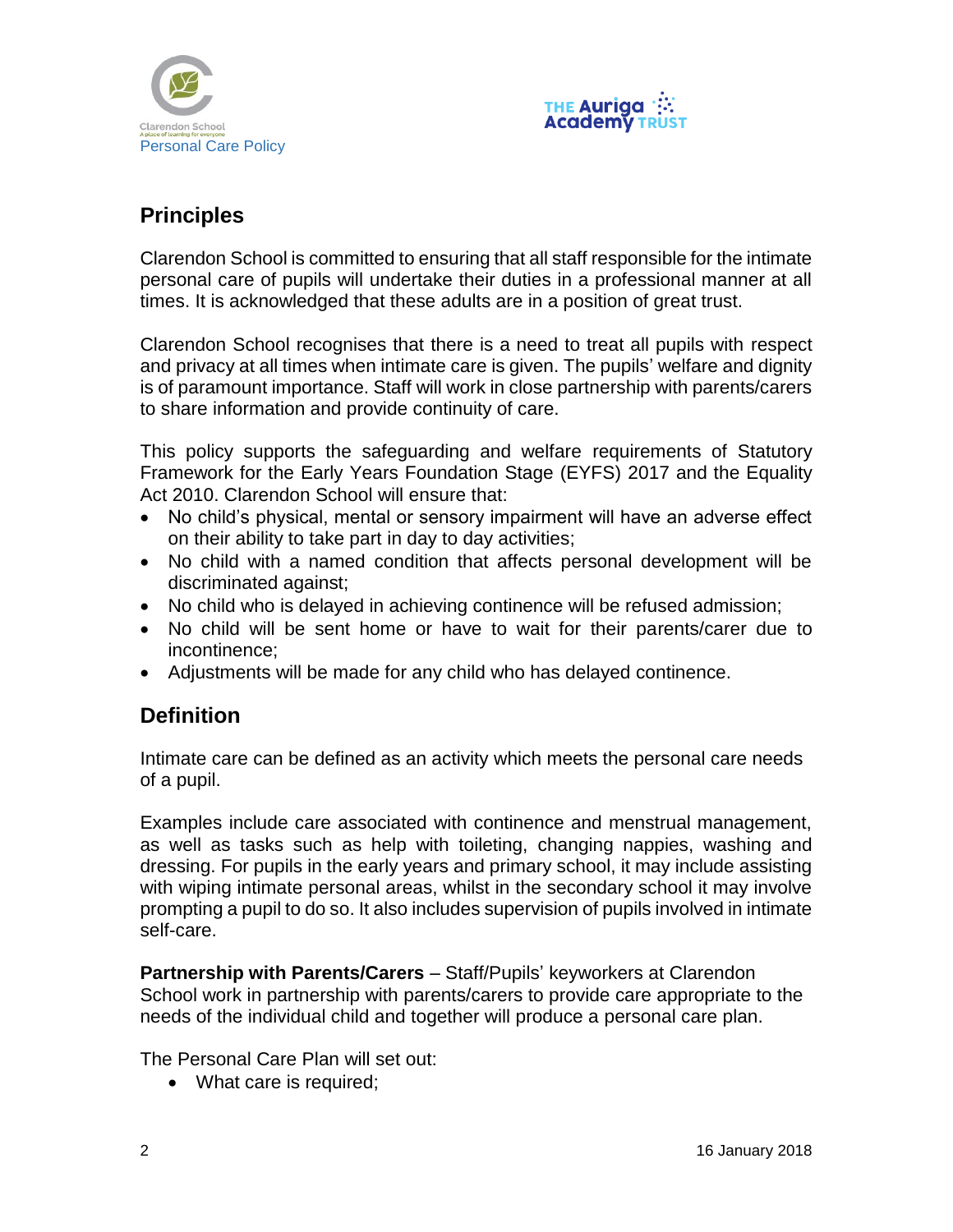



- Number of staff needed to carry out the task and gender preference (if more than one person is required, the reason will be documented);
- Additional equipment required;
- Pupil's preferred means of communication (e.g. visual, verbal). Agree terminology for parts of the body and bodily functions;
- Pupil's level of ability i.e. what tasks they are able to do by themselves;
- The acknowledgement and respect for any cultural or religious sensitivities related to aspects of intimate care;
- How it will be regularly monitored and reviewed in accordance with the pupil's development.

Parents/Carers are asked to supply the following:-

- Spare nappies/pads;
- Wipes, creams, nappy/pad sacks etc;
- Spare Clothes;
- Spare underwear.

## **Best Practice**

All staff in the school must follow the procedures and advice outlined when carrying out personal care of pupils:

- 1. Ensure they are aware of the **Safeguarding & Child Protection Policy** and the **Medicines Policy** and procedures in place within the school. If a member of staff is concerned about any physical or emotional changes, such as marks, bruises, soreness, distress etc. they will inform the Designated Safeguarding Lead (DSL) immediately. The Safeguarding & Child Protection Policy will then be implemented. If concerned about a pupil's actions or comments whilst carrying out intimate care, this should also be discussed with the school's designated safeguarding lead(s) (Lynn Majakas or Rosemary Clarke (secondary)/Angela Field (primary) in the first instance);
- 2. If a pupil makes an **allegation** against a member of staff, the procedure set out in the Safeguarding & Child Protection Policy will be followed;
- 3. If the pupil requires assistance with personal care regularly, a **personal care plan** should be in place which is agreed and signed by their parent. Two or three members of staff should be identified who will carry out this care. They should ensure that this care is shared so that the pupil is not always assisted by the same person.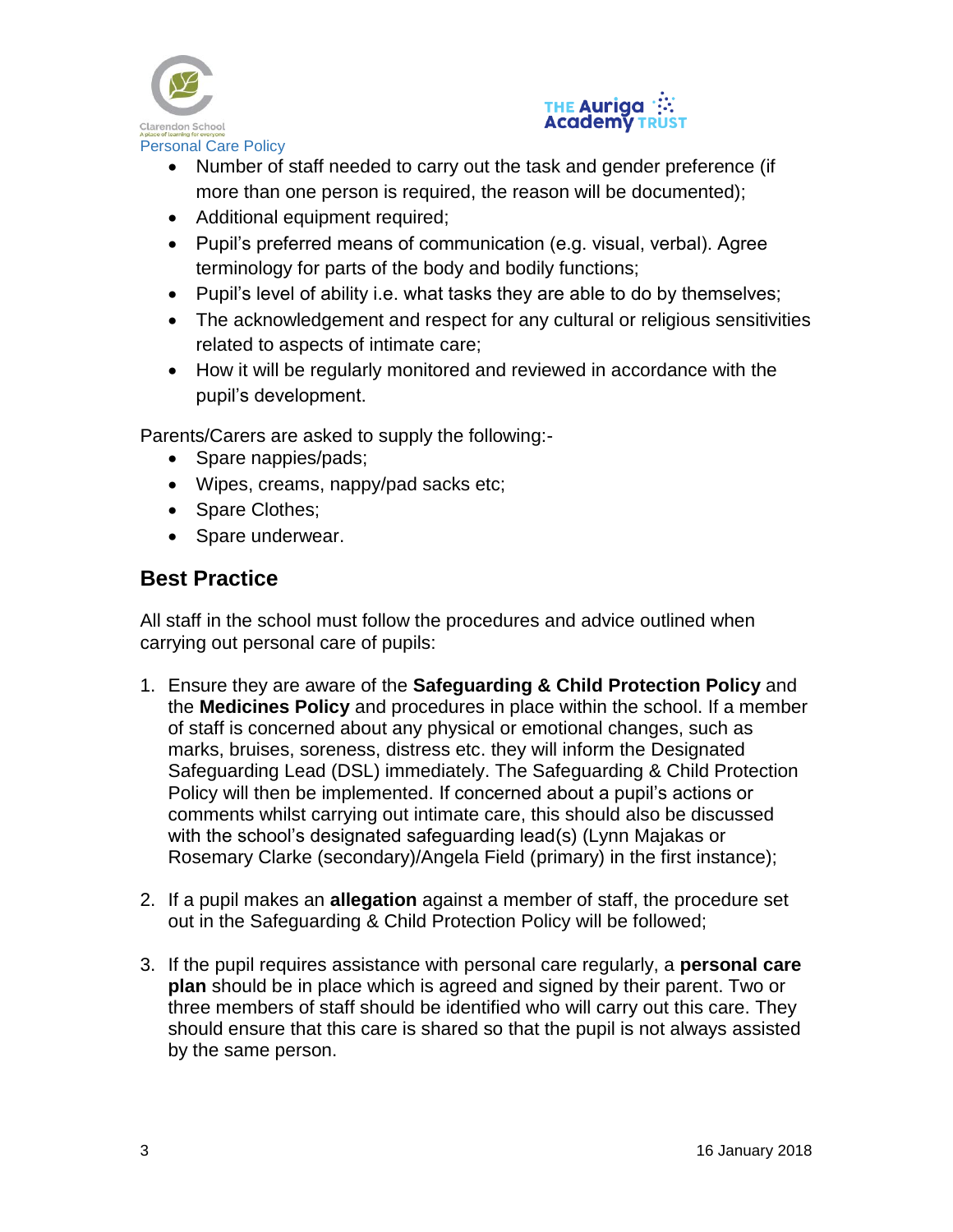



- 4. Use the nature of the incident/care required and knowledge of the pupil to make a judgement on **how many adults should be involved** in personal care. In some cases it may be advisable to have two adults in attendance, particularly depending on the gender of the pupil. This could also be in cases where the pupil is vulnerable or where knowledge of the pupil or family indicates there could be difficulties/allegations made.
- 5. If possible a pupil should be assisted/supervised in a **disabled toilet/hygiene room** to allow for privacy/supervision.
- 6. Consider the **dignity of the pupil** and allow them to make a decision on how they would like to be assisted. Ask the following if relevant:
	- Would you like some help?
	- Would you like me to help or who else would you like to help?
	- What would you like me to help you with?
	- Would you like me to come with you and wait outside the door in case you need any help?
- 7. When personal care is given, the member of staff should **explain fully** each task that is carried out, and the reason for it.
- 8. Pupils should always be encouraged to carry out personal care as **independently** as possible with praise given when they achieve.
- 9. When **unplanned personal care** is required, a second member of staff (eg. class teacher or teaching assistant) must be informed of what is happening and if necessary assist.
- 10.A **bag of equipment** for use during unplanned personal care will be kept in the cupboard outside the Health & Wellbeing Room and in the cloakroom areas outside the classrooms. This will contain gloves, wipes, bags for putting soiled clothing in and sanitary towels. If any of these items are used they must be replaced. Spare underwear and clothing will also be kept in the cupboard outside the Health & Wellbeing Room. The supplies in the cupboard will be monitored and replenished as needed by the Wellbeing TAs.
- 11.**Dealing with body fluids** Urine, faeces, blood and vomit will be cleaned up immediately and disposed of safely by double bagging and placing in the large refuse bins outside in the bin store. When dealing with body fluids, staff must wear protective clothing (disposal plastic gloves and aprons) and wash themselves thoroughly afterward. Soiled pupils' clothing will be double bagged to go home – staff will not rinse it. Pupils will be kept away from the affected area until the incident has been completely dealt with.